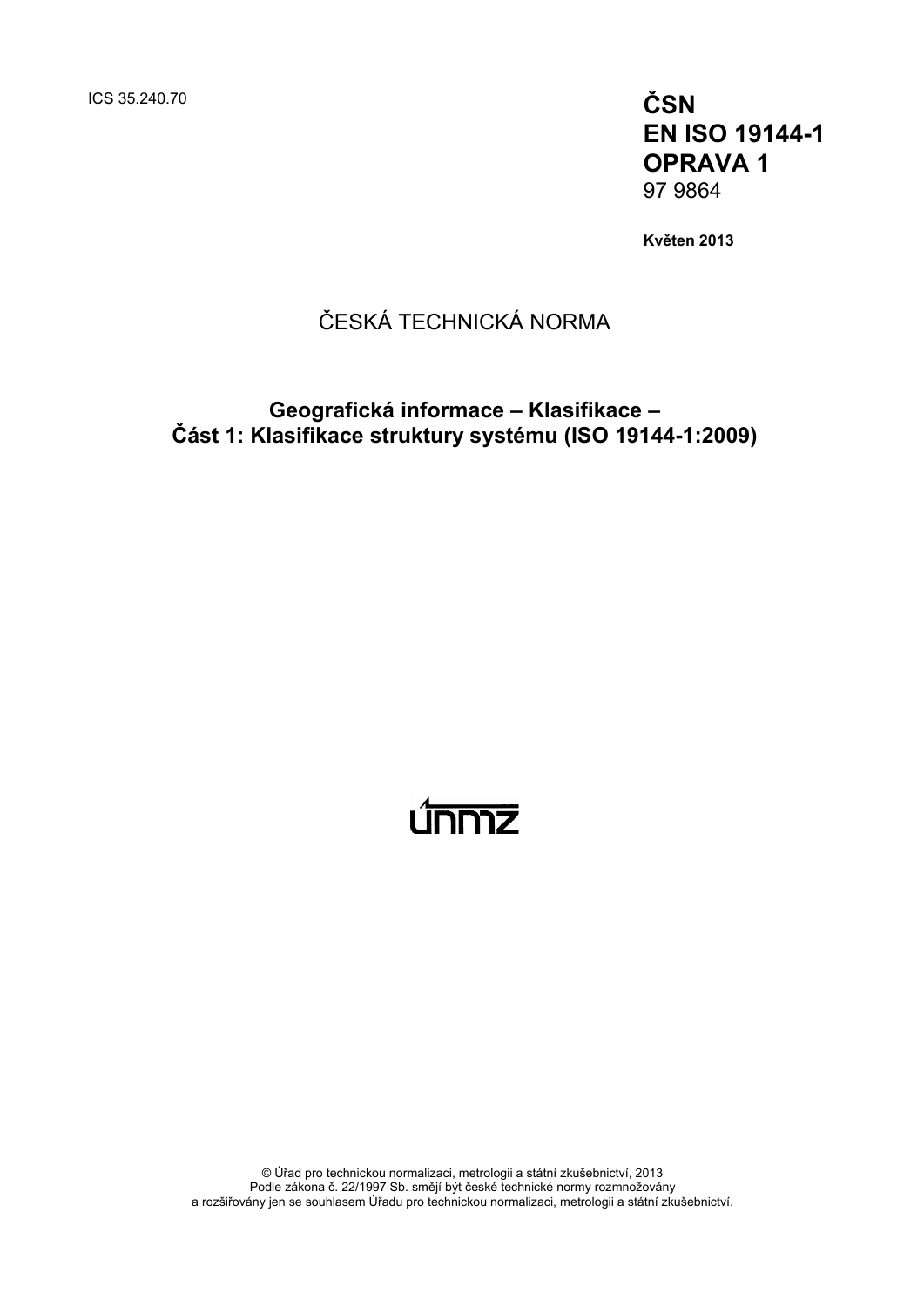ČSN EN ISO 19144-1/Opr. 1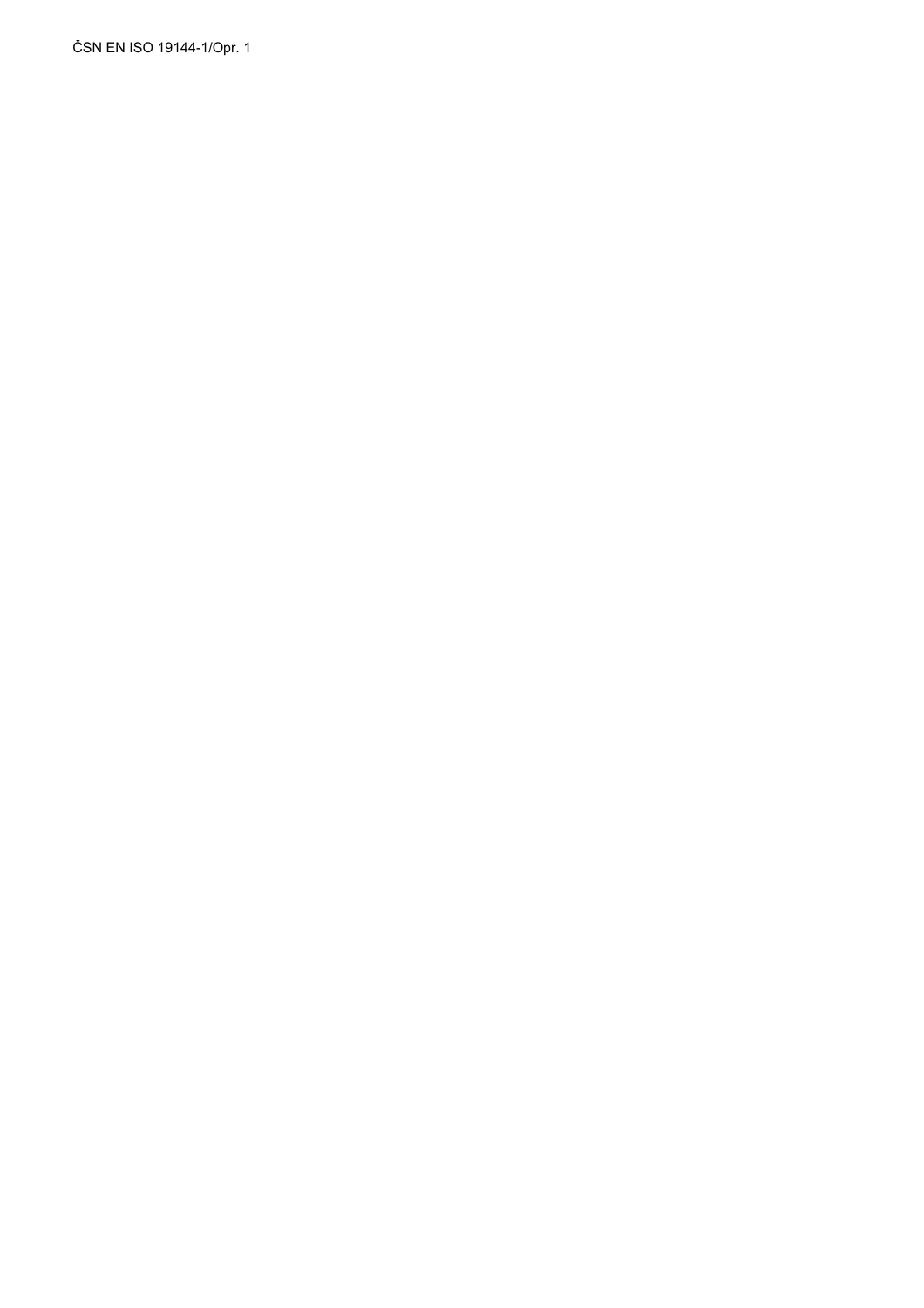ČSN EN ISO 19144-1/Opr. 1

#### EUROPEAN STANDARD

NORME EUROPÉENNE

## EUROPÄISCHE NORM

 **EN ISO 19144-1:2012/AC** 

 August 2012 Août 2012 August 2012

**ICS** 35.240.70

English version Version Française Deutsche Fassung

 Geographic information - Classification systems - Part 1: Classification system structure - Technical Corrigendum 1 (ISO 19144-1:2009/Cor 1:2012)

Information géographique - Systèmes de classification - Partie 1: Structure de système de classification - Rectificatif technique 1 (ISO 19144-1:2009/Cor 1:2012)

 Geoinformation - Klassifizierungssysteme - Teil 1: Struktur des Klassifizierungssystems (ISO 19144-1:2009/Cor 1:2012)

This corrigendum becomes effective on 1 August 2012 for incorporation in the three official language versions of the EN.

Ce corrigendum prendra effet le 1 août 2012 pour incorporation dans les trois versions linguistiques officielles de la EN.

Die Berichtigung tritt am 1. August 2012 zur Einarbeitung in die drei offiziellen Sprachfassungen der EN in Kraft.



EUROPEAN COMMITTEE FOR STANDARDIZATION COMITÉ EUROPÉEN DE NORMALISATION EUROPÄISCHES KOMITEE FÜR NORMUNG

**Management Centre: Avenue Marnix 17, B-1000 Brussels** 

© 2012 CEN All rights of exploitation in any form and by any means reserved worldwide for CEN national Members. Tous droits d'exploitation sous quelque forme et de quelque manière que ce soit réservés dans le monde entier aux membres nationaux du CEN. Alle Rechte der Verwertung, gleich in welcher Form und in welchem Verfahren, sind weltweit den nationalen Mitgliedern

von CEN vorbehalten.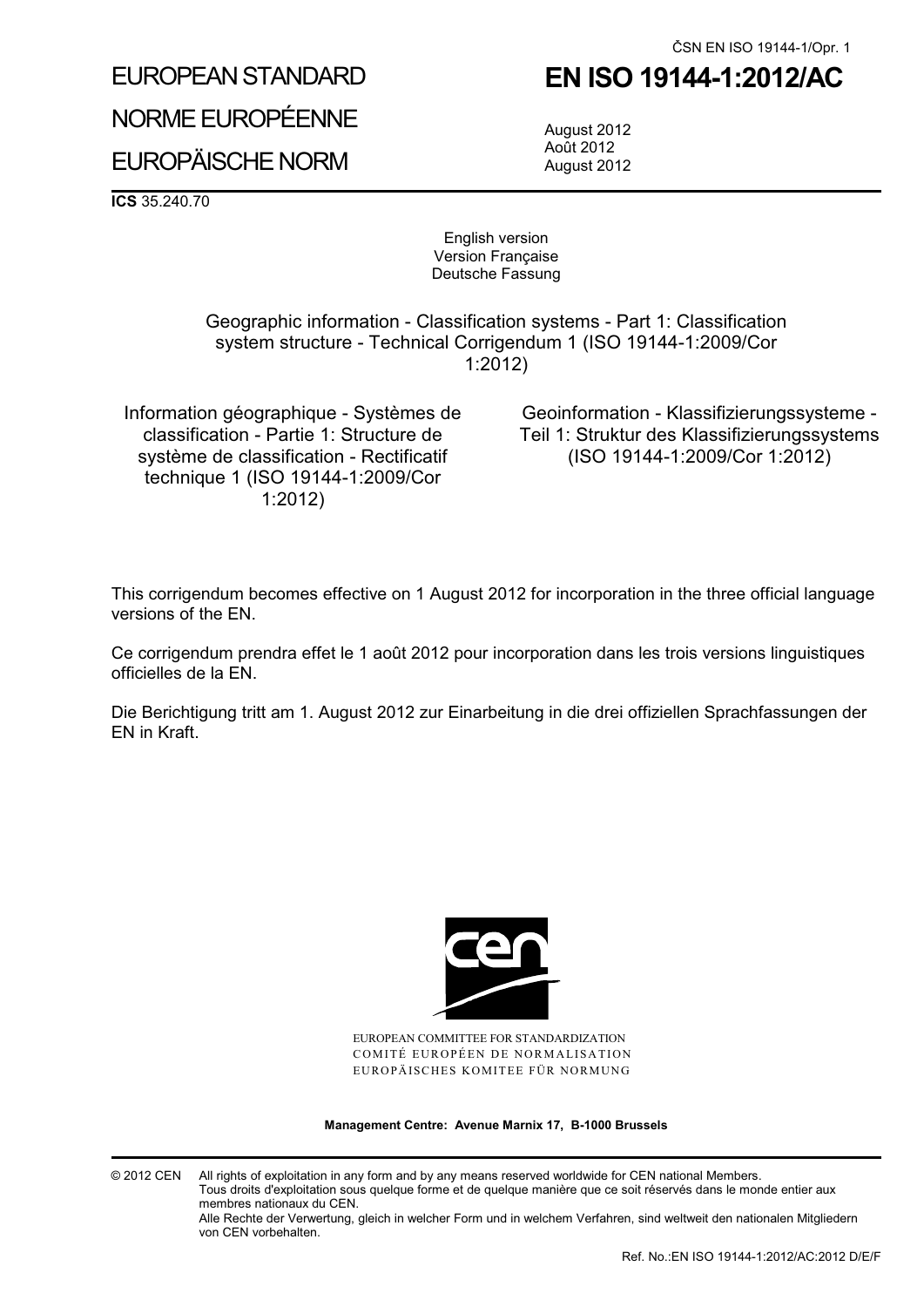## ČSN EN ISO 19144-1/Opr. 1<br>EN ISO 19144-1:2012/AC:2012 (E)

### **Contents**

#### Page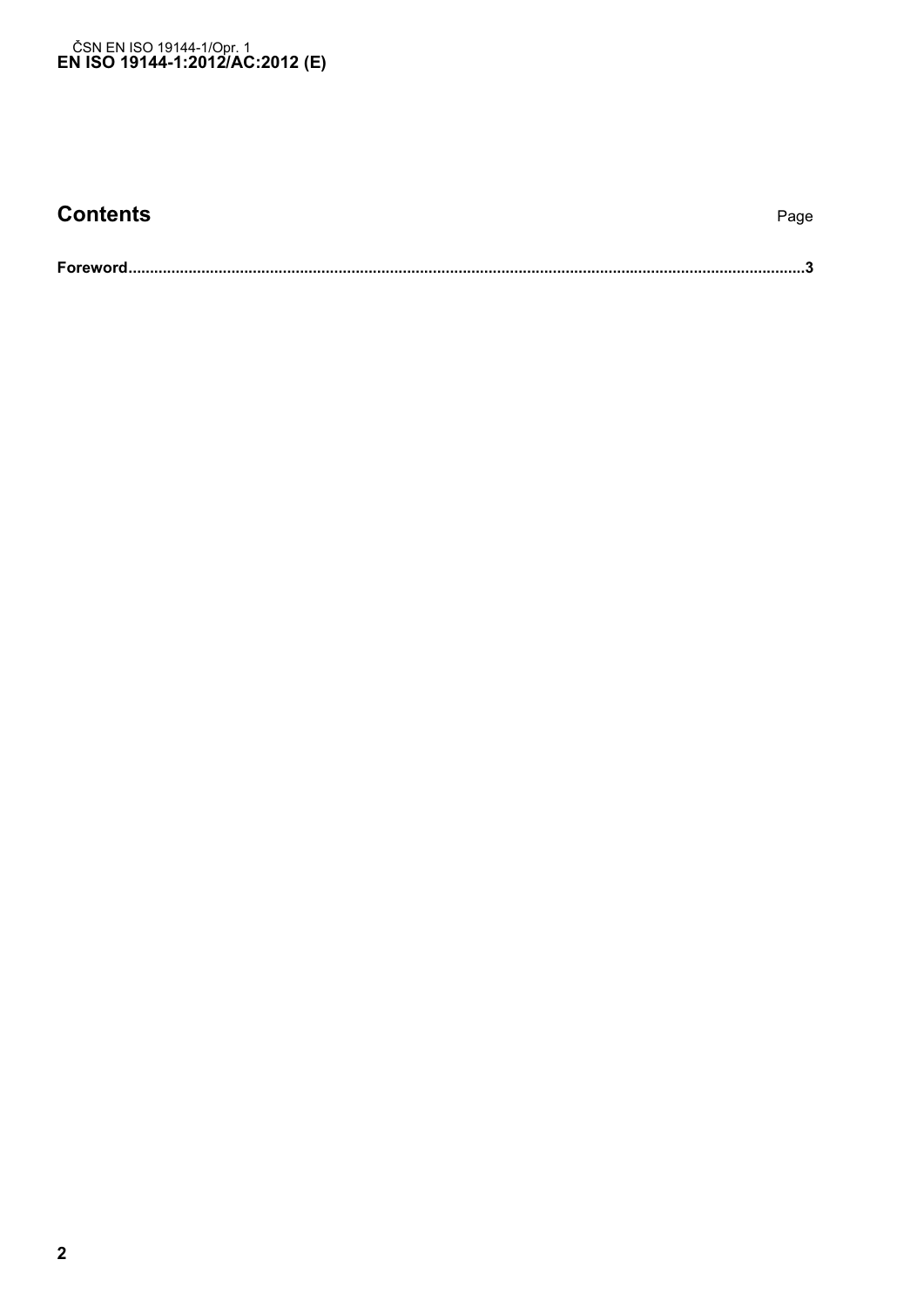#### **Foreword**

This document (EN ISO 19144-1:2012/AC:2012) has been prepared by Technical Committee ISO/TC 211 "Geographic information/Geomatics" in collaboration with Technical Committee CEN/TC 287 "Geographic Information" the secretariat of which is held by BSI.

#### **Endorsement notice**

The text of ISO 19144-1:2009/Cor 1:2012 has been approved by CEN as a EN ISO 19144-1:2012/AC:2012 without any modification.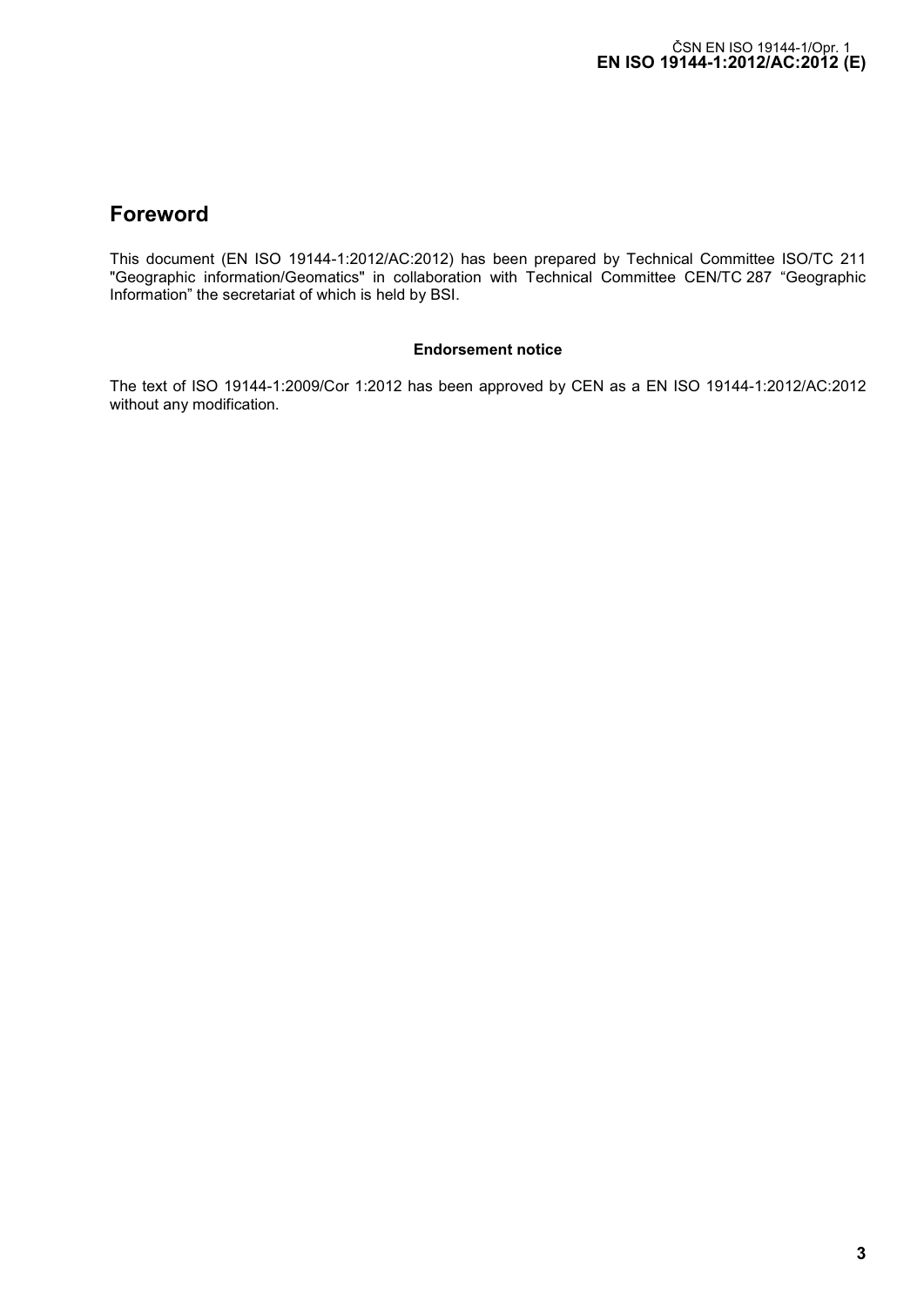

Published 2012-08-01

INTERNATIONAL ORGANIZATION FOR STANDARDIZATION · MEЖДУНАРОДНАЯ ОРГАНИЗАЦИЯ ПО СТАНДАРТИЗАЦИИ · ORGANISATION INTERNATIONALE DE NORMALISATION

## **Geographic information — Classification systems —**  Part 1:

## **Classification system structure**

TECHNICAL CORRIGENDUM 1

*Information géographique — Systèmes de classification — Partie 1: Structure de système de classification* 

*RECTIFICATIF TECHNIQUE 1*

Technical Corrigendum 1 to ISO 19144-1:2009 was prepared by Technical Committee ISO/TC 211, *Geographic information/Geomatics*.

 $\overline{a}$ 

*Page 13, 5.5.4* 

Replace the third paragraph of 5.5.4 with the following:

A CL LegendClass instantiates the general GF AttributeType metaclass from the GeneralFeatureModel of ISO 19109. It is implemented by a reference to a catalogue of legend classes through a CL\_FeatureTypeReference. Feature attribute metadata can be associated with a legend class.

*Page 13, Figure 8* 

Replace the existing Figure 8 with Figure 8 shown below.

©ISO 2012 – All rights reserved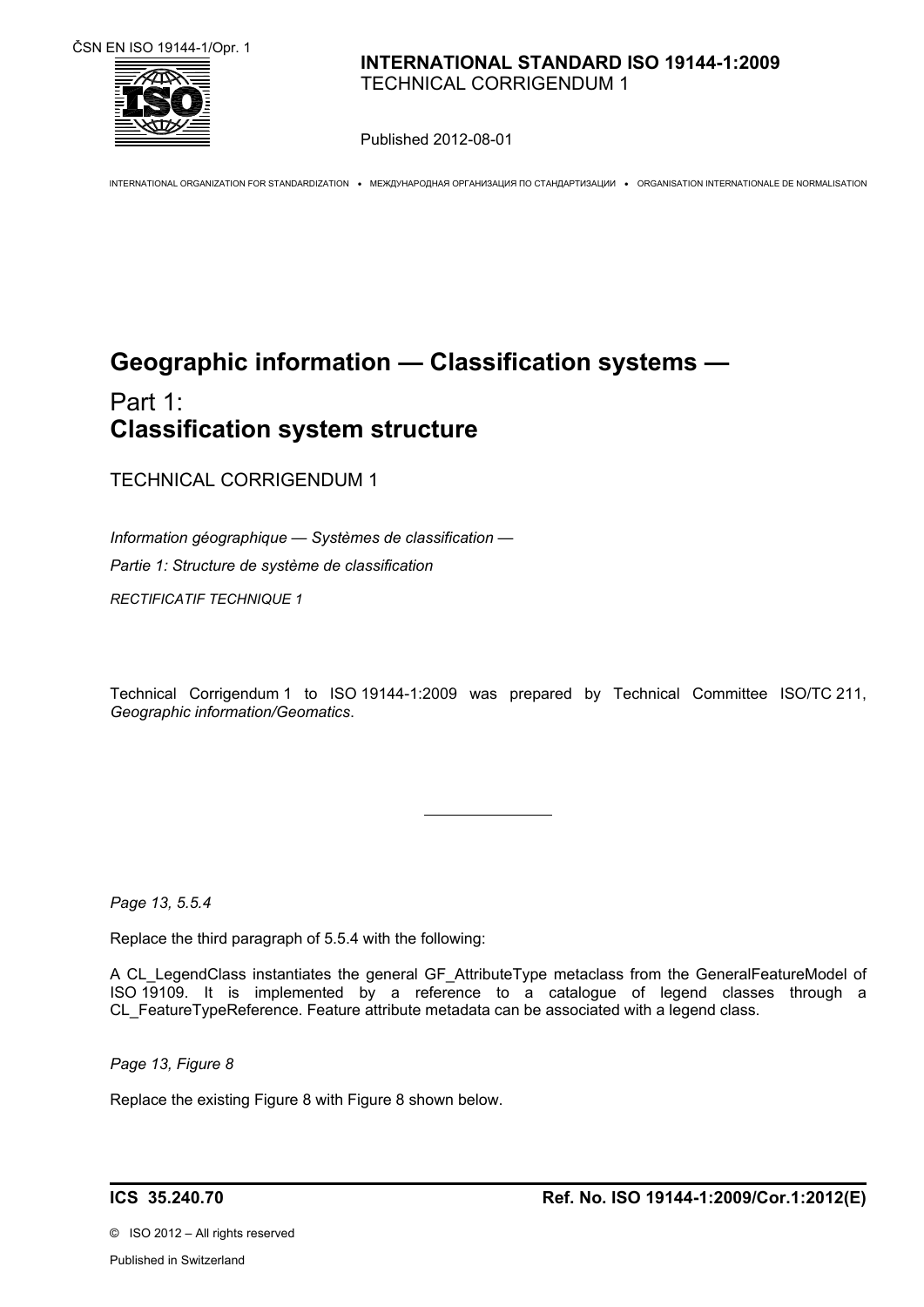

**Figure 8 — Relationship of legend class to feature type**